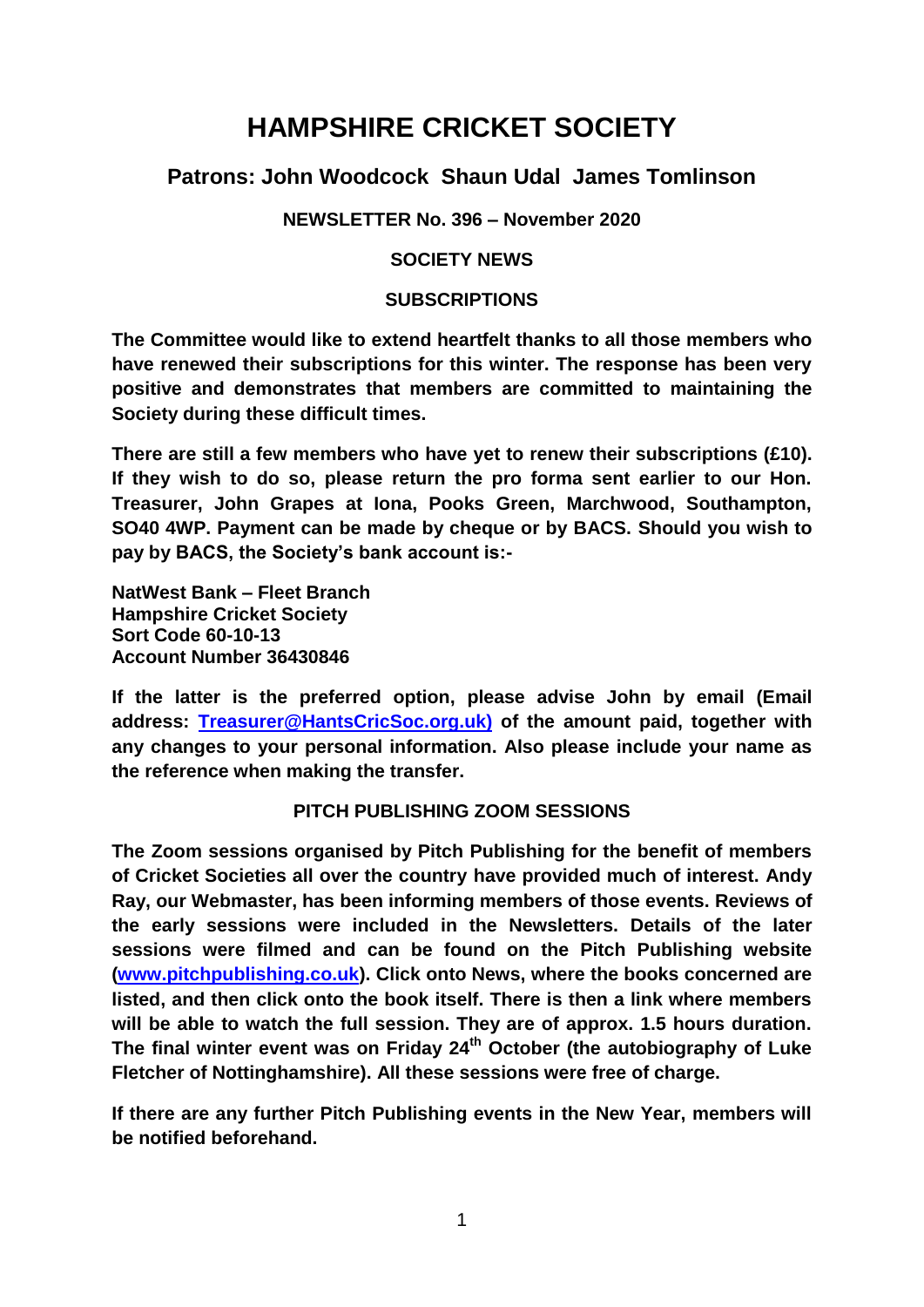#### **SIMON HUGHES' VIRTUAL CRICKET CLUB**

**The above is a more recent development designed for members of Cricket Societies, where Simon Hughes, editor of The Cricketer and the Analyst on Sky Television, and Simon Mann of TMS interview current cricketers. The projected list of interviewees is an ambitious and very attractive one. The pair interviewed Angus Fraser (later joined by John Emburey) on 15 October. Joe Root was in the spotlight on 22 October. The provisional future programme also includes many members of the England Test and ODI squads. There is a cost of £7.20 (including VAT) per month. Given that most of those to be interviewed will be either unavailable or outside the price range which the Society will be able to afford for one of our meetings, the cost represents very good value for money. Those who join the Club also receive a brief email of the main topics that were discussed afterwards. The Society will notify members by email of all the sessions in advance.**

#### **HAMPSHIRE NEWS**

**MASON CRANE** has signed a two-year contract, which will keep him at Hampshire until the end of the 2022 season. He enjoyed a successful season this summer, taking 14 wickets at a very healthy average. of 13.57 in four matches. He was omitted from the side for the match against Middlesex at Radlett, when Liam Dawson returned from the international squad. Crane's tally was exceeded only by Ian Holland (17). He is still only 23 years old but has already taken 80 wickets in firstclass cricket for the County, and a further 102 in white ball cricket.

Hampshire have extended the rookie contracts for **SCOTT CURRIE, AJEET DALE**  and **TOM SCRIVEN** until the end of 2021. All three of these young players enjoyed promising moments during the Bob Willis Trophy and it is good to see that Hampshire have continued to show faith in them.

When Angus Fraser, now Middlesex's Director of Cricket, spoke at the first of the Virtual Cricket Club screenings (see above) he commented that given county cricket's parlous financial situation, and the cessation of Kolpak contracts, it was inevitable that clubs would start looking increasingly to their younger players, from their Academies, in the future.

He further said that in the Bob Willis Trophy, the selection policies of the Counties had been in three distinct groups: those who were intent on winning every match and fielding their strongest side, those who decided to give their Academy players an opportunity, to test their mettle, and those who adopted a mixed approach.

It has to be said that Hampshire were left with little choice on their selection policy given that Kyle Abbott and Fidel Edwards were confined by Covid to their home countries, James Vince and Liam Dawson were with the England squads, and Aneurin Donald was out for the season recovering from a cruciate ligament injury. As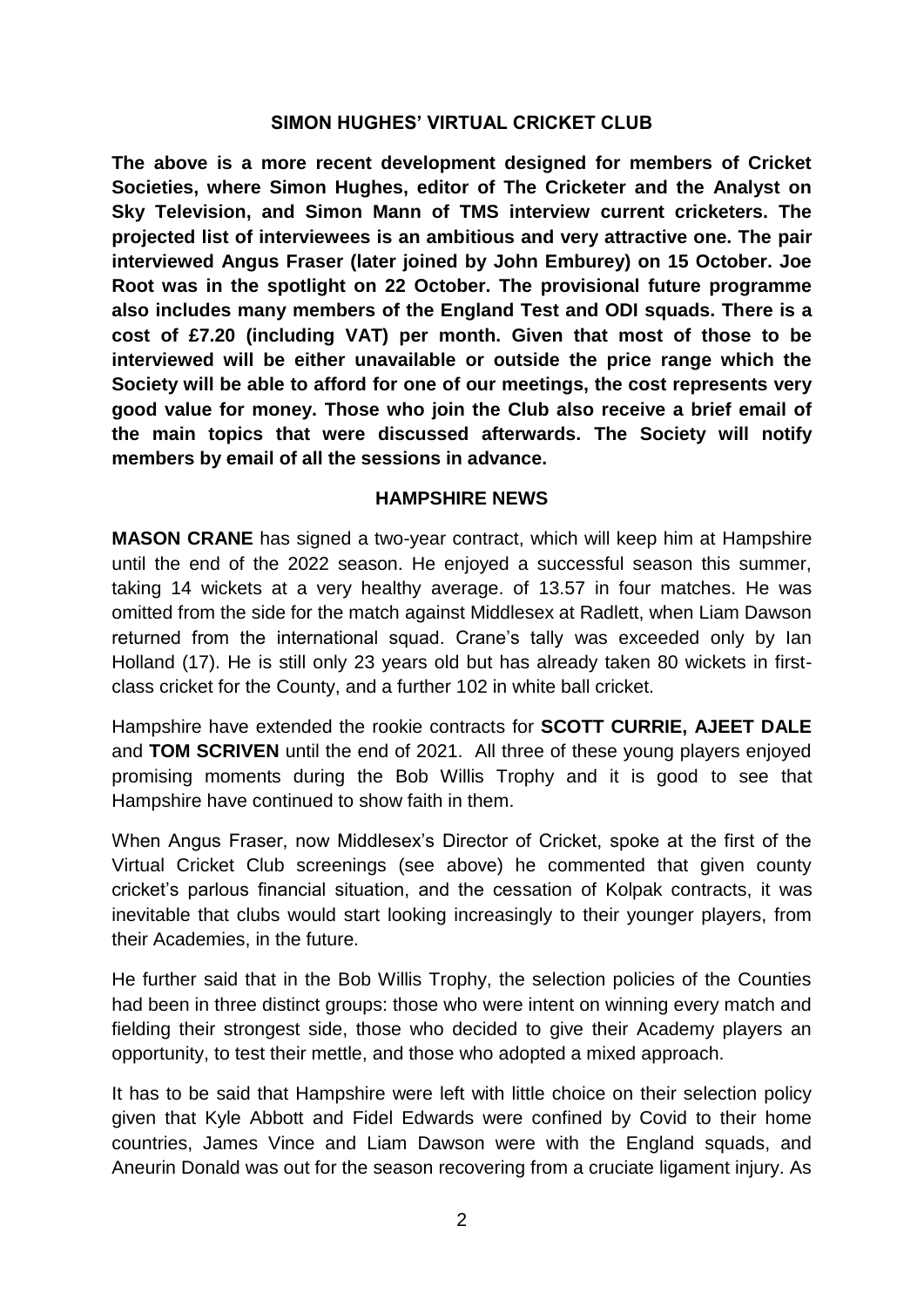the truncated season progressed, Keith Barker became injured and missed the last two matches, Dawson ruptured his Achilles tendon at Radlett during his sole appearance, and Vince was shielding his wife who was expecting their second child. In the circumstances, Hampshire did exceptionally well with their inexperienced side to win two of their five matches. Their victories at Radlett and against Surrey at Arundel were famous indeed. They also established good positions against Sussex at Hove and Kent at Canterbury before their relative rawness was exposed. However, captain Sam Northeast, and the coaching staff, must be congratulated on the team's showing. At both Arundel and Canterbury, Northeast was the only capped member of the side.

During the summer, **Kyle Abbott made food deliveries to the rural poor of Kwazulu Natal.** Notwithstanding wearing a mask, he was recognised everywhere he went and was feted by the local communities.

Hampshire have decided not to renew the contracts of **Ollie Soames and Harry Came.** As he had not been selected for any matches in 2020, the decision in respect of the former came as no surprise. A right-hand opening batsman, he came into the game via school (Cheltenham College). He made his first-class debut for Loughborough University against Sussex at Hove in 2018 and played in four matches for Hampshire at the end of that season. In his first Championship game of the following year, he made an enterprising 62 in the second innings against Warwickshire at Edgbaston, sharing an opening stand of 102 with Joe Weatherley. This remained his highest score. He was unable to replicate that form and was not selected again after a run of low scores in mid-season.

Harry Came originally signed for Hampshire after an excellent season in  $2<sup>nd</sup>$  XI cricket for Kent. There was genuine competition between the two Counties for his signature. He played his first match for Hampshire towards the end of the 2019 season. His appearance occurred in unusual circumstances, against Surrey at The Oval. He took the field as a full replacement on the third day after Aneurin Donald had been concussed whilst fielding at short leg. Came went on to score an unbeaten 23 in the second innings, batting for an hour and a half in company with Liam Dawson in an unbroken sixth wicket partnership of 78. There were two other full replacements in the match. Sam Curran and Ollie Pope (who scored an unbeaten 227) both batted for Surrey, but were then called up by England.

Came seemed to be a natural replacement for Donald, who was indisposed for the whole of this summer. He was selected for the first four Bob Willis Trophy matches scoring 49 in five innings with a highest score of 25 against Sussex at Hove in his first visit to the crease of the summer.

Two new players appeared for Hampshire in the t20 Vitality Blast. The County took a punt on **GEORGE HENRY MUNSEY**, a 27-year old attacking top order batsman. He was born in Oxford, went to school in Scotland, and had enjoyed a nomadic career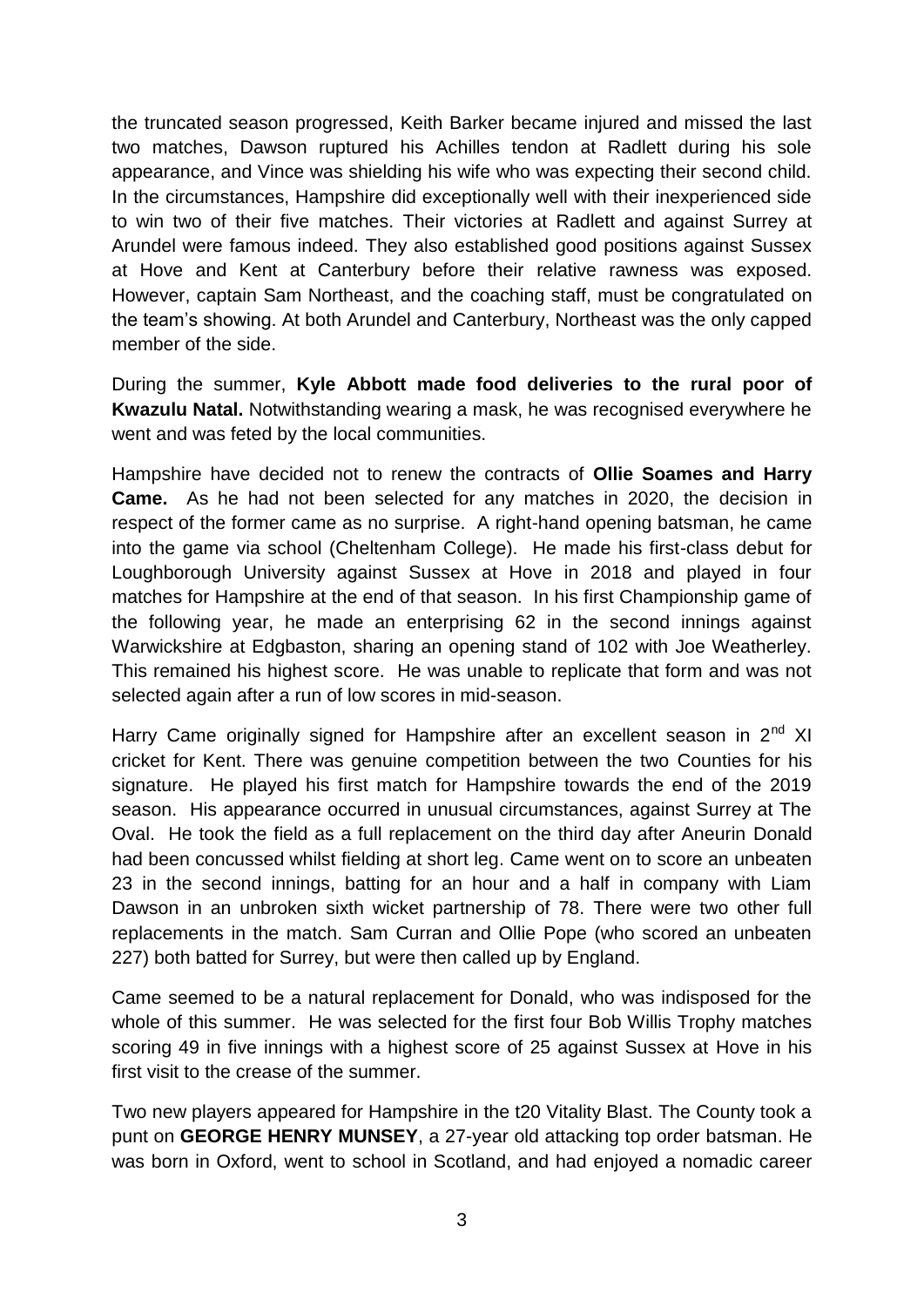via Scotland (for whom he played international cricket), Northamptonshire and Leicestershire. His forte was scoring runs quickly. Though he was in the Hampshire section of *Playfair,* which indicated that he had been signed prior to the start of the season, the announcement of his selection took most by surprise. Sadly, it was a gamble that failed, as he scored only 55 runs in his five matches.

The other debutant was **CALVIN GRANT HARRISON,** a 22-year old leg spin bowler. Born in Durban, South Africa, he received his education at Taunton School. He had previously trialled with several Counties: Somerset, Warwickshire, Gloucestershire and Surrey before playing for Hampshire 2<sup>nd</sup> XI in 2019. He had played two first-class matches for Oxford MCCU in 2019, the second of which was against Hampshire in The Parks. He dismissed James Vince, but not before the Hampshire captain had scored 139. He made his Hampshire debut in the Blast against Sussex at The Ageas Bowl; he bowled well, with a good, enticing, loop, conceding 39 in his four overs. However, he suffered the misfortune of dropping catches off his own bowling as Luke Wright unfurled some blistering straight drives. In truth, though, he wasn't the only culprit; Hampshire's fielding in this match, which was televised, was embarrassingly poor. He then played against Surrey at The Oval, when he was put on to bowl with the match being all but over. On this occasion, Will Jacks and Laurie Evans were at their punishing best. The fortunes of both Harrison and Munsey demonstrated that county cricket, even in the t20 game, is a hard, unforgiving school.

### **THE SOUTHERN VIPERS**

### **THE RACHEL HEYHOE FLINT TROPHY**

The Southern Vipers deservedly won the inaugural Rachel Heyhoe Flint Trophy. They were victorious in all their six group matches, before defeating the Northern Diamonds in the final at Edgbaston.

The Vipers' success was founded on impressively consistent batting and bowling. In only two of their seven matches did they experience a wobble. Their batting was led by **Georgia Adams,** daughter of Chris, the great Sussex captain. She was quite awesomely dependable, posting scores of 37, 55, 44, 89, 154 not out, 41 and 80 – 500 runs, at an average of 83.33. She was easily the competition's highest run scorer. As might be expected from her pedigree, she possessed a sound technique. Right-handed and an opening batsman, who gave her wicket away in the early matches looking to push on prematurely, but once appreciating that 50 overs occupies a lengthy period, she eschewed risk. She was strictly orthodox in her approach and reaped the benefit.

In the first two matches, she opened with her Sussex team-mate **Dani Wyatt,** who made 66 and 53. The latter then left to join the England bubble for their t20 series against the West Indies. Her vacancy was filled by the precocious **Elle McCaughan,**  for Sussex Women at the age of 15. She moved up the order and twice scored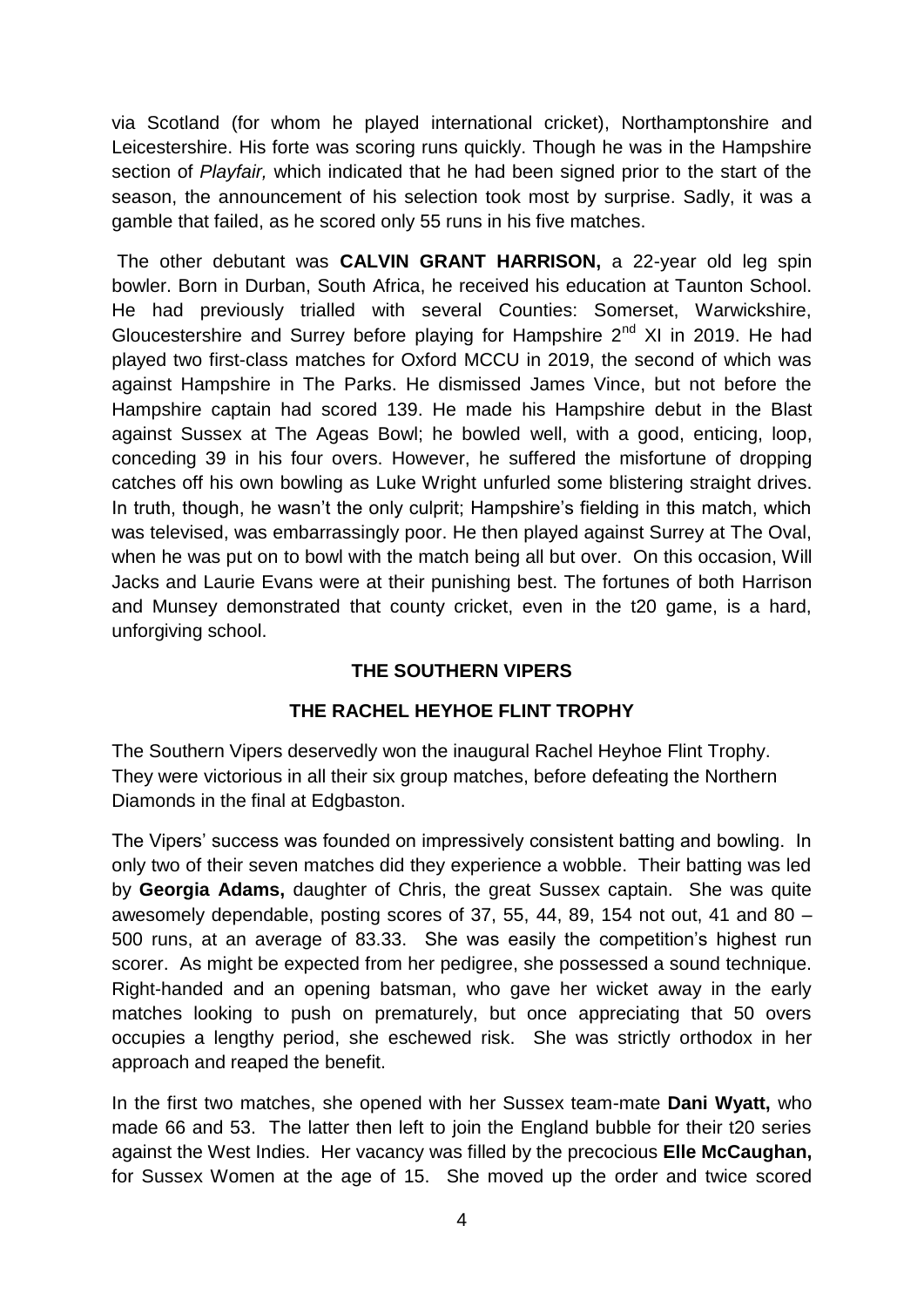fifties. In the match against Western Storm, she made her highest score, 63, whilst partnering Adams in an opening stand of 155. Adams then shared an unbroken second wicket stand of 133 with **Maia Bouchier** (aged 21) who played for Hampshire Women last year.

Society members will remember that delightful meeting at Test Valley Golf Club in March 2018 in the company of **Charlie Dean and Emily Windsor.** Both made their debuts for the Vipers in the competition and went on to excel. Charlie ended the summer best all-rounder of the Summer in domestic cricket. She anchored the end of her side's innings with a fine 60 not out, in the first match against the Storm at Bristol, and ended the season with 180 runs (avge 45.00). She also took nine wickets (avge 29.88) with her off-spin bowling. For good measure she also held four catches

Emily made her first appearance in that match at Bristol. A middle-order batsman, she made useful contributions as she was finding her feet, but then peaked in the final two matches. In the last of the group matches against South East Stars at The Oval, the Vipers' innings, was on a knife edge when they lost their fifth wicket with the score at 141, still 87 runs short of their target with just over 18 overs remaining. She then made an unbeaten 47 off 43 balls to guide her team home with 17 balls to spare. She added 72 for the sixth wicket with wicket-keeper **Carla Rudd.** 

In the final, the Vipers dominated the Diamonds bowling for some 30 overs, but then collapsed for 150 for one to 191 for eight before the leg-spin bowling of Heather Armitage and Katie Levick. Among the wickets to fall was the omnipresent Adams. Windsor, batting very responsibly with much intelligence then shepherded the tail end of their innings in making 37, second top score.

The Diamonds were left with 232 to win. There were a few early alarms but the introduction of spin bowler **Charlotte Taylor** completely changed the complexion of the match again and swung it decisively in the favour of the Vipers. The Sky commentary team were at a loss to describe what she was bowling. It seemed to be a mixture of off-breaks, leg breaks, doosras and carram balls. The Diamonds' batsmen were equally as baffled. She went on to claim the Woman of the Match award with figures of six for 34 off her ten overs.

**Tara Norris, Lauren Bull, Paige Scholfield** were also in the wickets for the Vipers.

Like so much other sport, it is a pity that the Southern Vipers' considerable performances could not be seen by the cricketing public. Profound thanks must be extended to Kevan James for his commentaries on Radio Solent which brought the players and the games to life. The performance of Emily Windsor, with whom he has shared the commentary box on several occasions, must have pleased him immensely.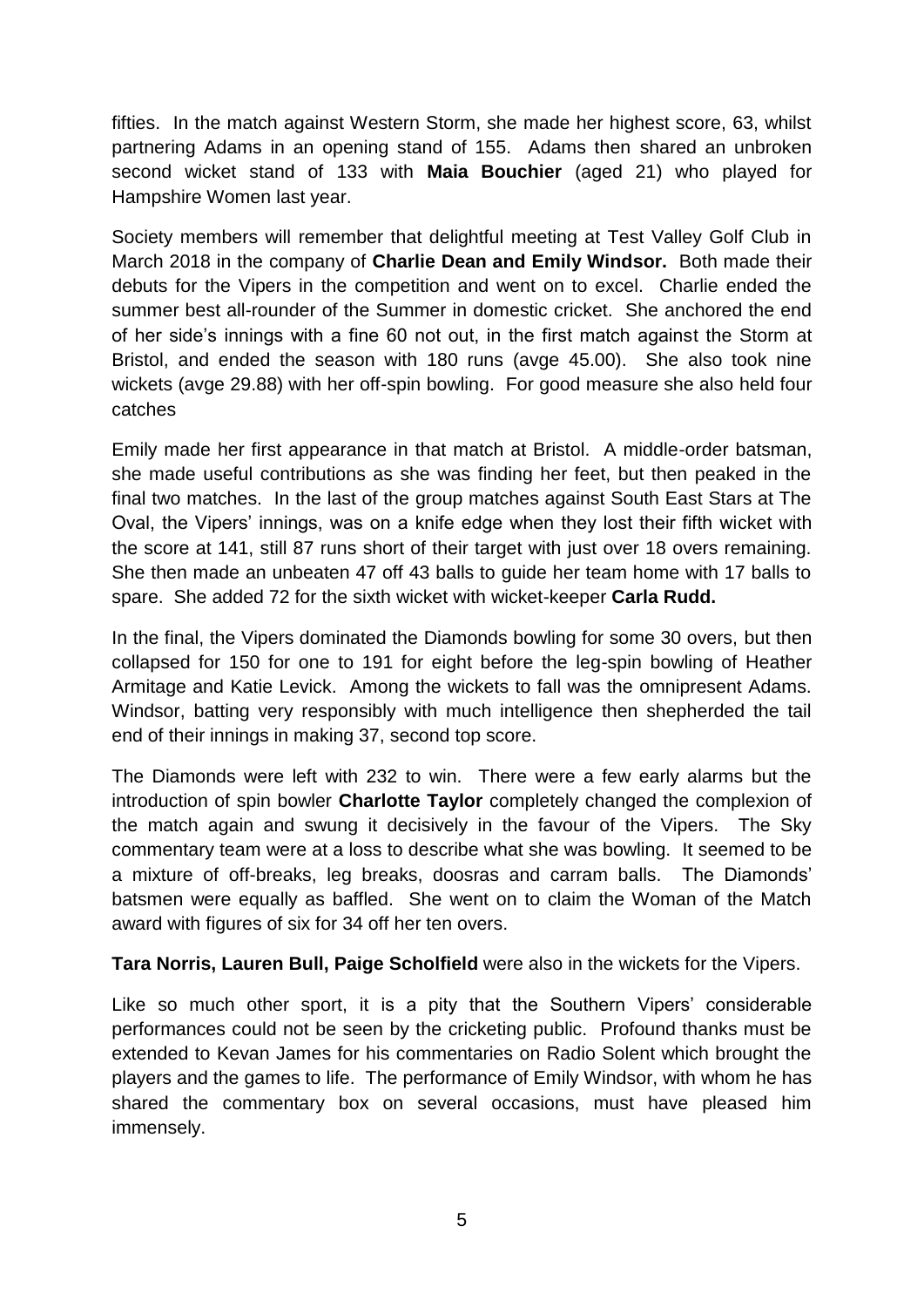#### **CHARLOTTE TAYLOR**

It was a rehabilitative season for Charlotte Taylor. .

She had first played for Hampshire Women ten years ago at the age of 16. Her back story is virtually a history of the women's County game in Hampshire in the past decade. Ten years ago Hampshire were in Division Three of the Women's County Championship. In 2010 they fell into Division Four at the end of that season, were promoted in the following year but were then in danger of relegation again at the end of the summer 2012 . She scored 55 and claimed three for 14 to save the day in the relegation play-off match (against Cambridgeshire and Huntingdonshire). Hampshire remained in Division Three playing against such sides as Scotland and the Netherlands, before gaining promotion to Division Two at the end of the 2015 season. In the first match of the season against Northamptonshire, she opened the innings and made her highest score of 165 not out, which the Editor believes is a record in County cricket. Also in that side was the 18 year old Emily Windsor who made 99; the pair shared a third wicket stand of 200. Taylor then suffered a cruciate ligament injury and was out of the game for two years. On her return, she found the going hard, dropping down the order to 11 and rarely bowling. Franchise cricket seemed a long way off. However, Charlotte Edwards kept faith with her and she was brought into the Vipers side for the match against South East Stars at Hove. She was in the team for the rest of the season, which she ended with 15 wickets (avge 10.13), the best in the country.

Like Adams, and Dean, whose father was a very fine opening batsman for Staffordshire) she grew up in a cricketing household. Charlotte's father, Steve, played for New Milton in the Southern League for many years; her more famous family member is her uncle, Neil Taylor, another redoubtable New Milton stalwart who also played for Middlesex and Dorset.

### **THE VITALITY BLAST**

**NOTTINGHAM OUTLAWS** were winners of the Vitality Blast defeating Surrey by six wickets. Rain washed away the first allocated day for the first time in the Competition's 18 – year history. On the next day, a Sunday, play could not start until 3.15pm. The two semi-finals were confined to 11 overs-a-side whilst the final was played over 16 overs.

The stand out player of the day was Nottinghamshire's captain, Dan Christian, who was at the crease when Hampshire scrambled home in the final at the Ageas Bowl ten years ago. On this occasion, his contributions were more emphatic. In the semifinals, he struck a vivid 30 off just 13 balls (including four towering sixes over cow corner) as his team beat Lancashire Lightning by five wickets. In the final, he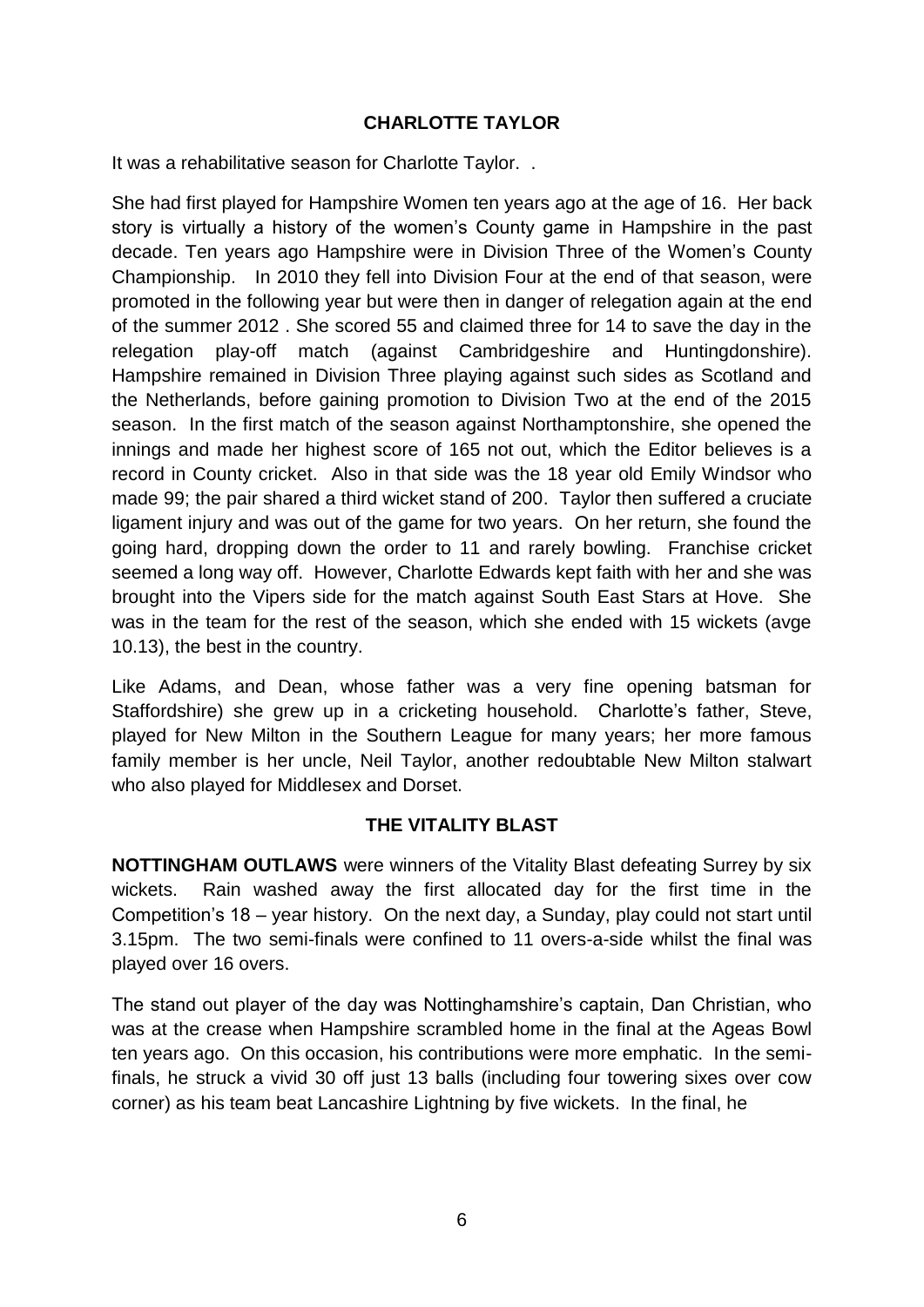strangled the end of the Surrey innings as he dismissed four batsmen for 23 in his three overs. Surrey had reached the final after beating Gloucestershire by six wickets.

#### **THE CRICKETER VILLAGE CUP**

**Colwall** of Herefordshire won the above Cup by beating Redbourn of Hertfordshire by six runs in a thrilling finish at Lord's. Former Hampshire batsman **Henry Horton**  would have been looking down from his celestial home with a smile. He lived in the village all his life with his brother, Joe (who played for Worcestershire) and his two sisters. Henry is buried in the same grave as his brother in the village churchyard. Mike Barnard once quipped that he remained a bachelor as he never found a wealthy barmaid!

#### **SIMON LEE**

Mention must be made of Hampshire's new groundsman, Simon Lee, who had arrived from Taunton. The dramatically changeable weather during the spring and summer made it a very difficult year for anybody working on the soil. In the cricket world, the challenge of preparing wickets was compounded by uncertainty and, at the outset, a fluctuating timetable. Also, as he outlined in *The Cricket Paper,* he had to manage the intricacies of the Government's furlough scheme. In the spring and early summer, during lockdown, there was only himself and his assistant. Some furloughed staff later returned but he still had to find new recruits for a team of 13 in preparation for the programme of international matches: one Test against the West Indies and two versus Pakistan, three ODIs against Ireland and three T20s against Australia. Even then, the weather was not overly kind, especially for the tests against Pakistan which were constantly interrupted by rain and bad light, as autumn arrived early. Simon Lee earned the plaudits of all concerned with the quality of the pitches. He receives the Editor's nomination as Hampshire's Man of the Season.

Interestingly, his predecessor at the Ageas Bowl Karl McDermott, found himself restricted to Lord's during lockdown. He lives inside the ground with his young family. There were undoubtedly worse places in which to be socially isolated!

### **THE COUNTY CHAMPIONSHIP 2021**

The ECB have announced that the First-Class Counties have agreed a revised structure for next season. The Bob Willis Trophy has been retained, but in a different format to 2020, and a revamped County Championship will be introduced.

The County Championship will be in two stages: